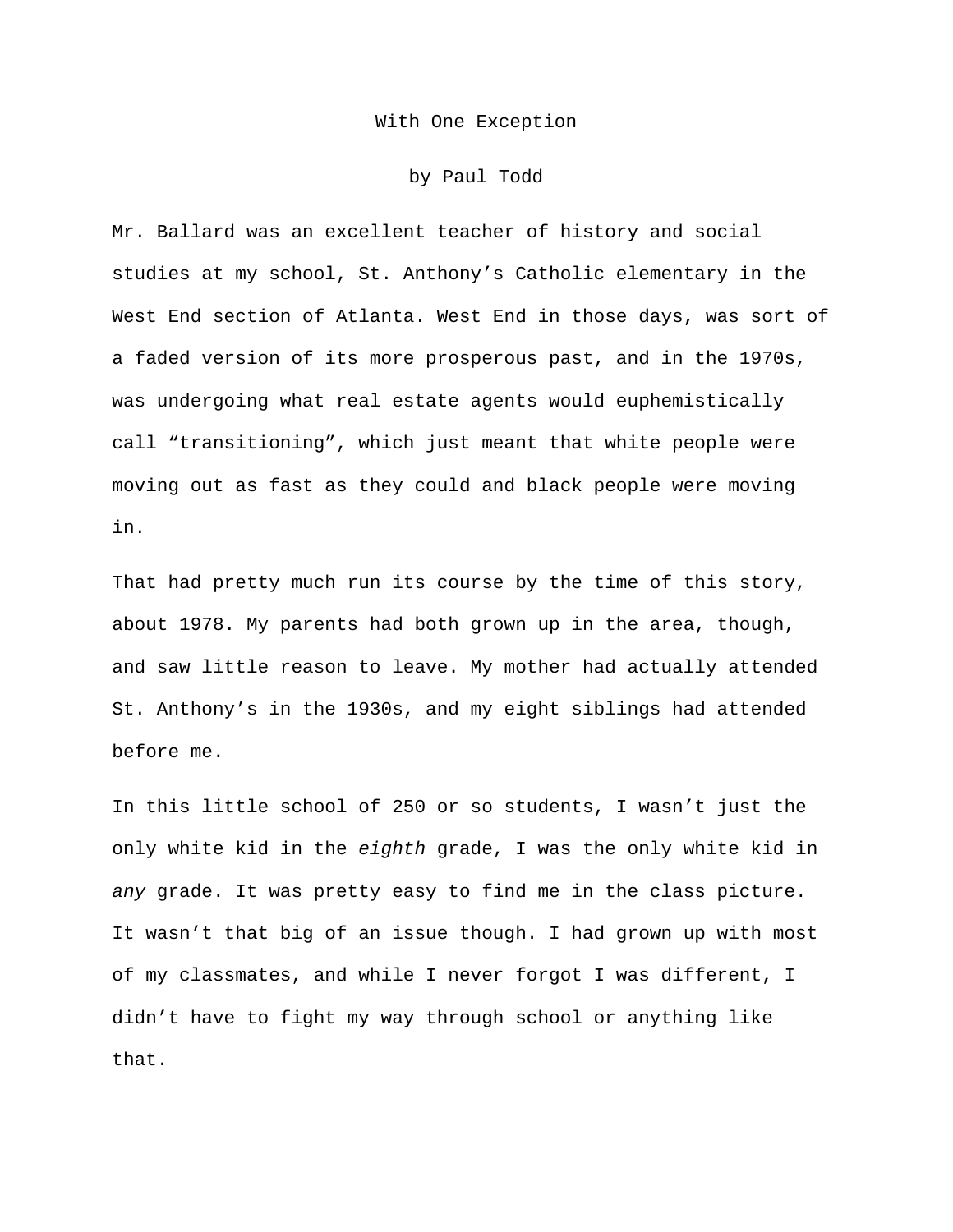When you're in the eighth grade every adult is old, but I would guess Mr. Ballard was about 30. He was a tall, imposing, and serious black man. He held his students to a high standard and he tolerated no nonsense. He wasn't mean or unfriendly, but even as kids we knew he was somebody not to be trifled with, a person of authority and a person to be listened to.

And so it was that on this particular day, Mr. Ballard had deviated from the lesson plan and was impressing on us the need for hard work and education if we hoped to accomplish anything in life. He was standing in the front of the room, speaking calmly but in a booming voice that really amplified the importance of what he wanted to say.

Our desks were arranged in our usual rows, with me somewhere in the middle of about twenty or so students. When I think of that day, I can still see the tall windows of the un-air-conditioned room, I can see the old pencil sharpener on the wall, and even smell the ever-present chalkboard dust.

Mr. Ballard wasn't lecturing us or bad-mouthing us, but passing on what I now know is timeless wisdom based on his own experience as a product of tumultuous times. If my impression of his age is about right, he grew up in the heart of the civil rights movement, experiencing or being witness to segregation,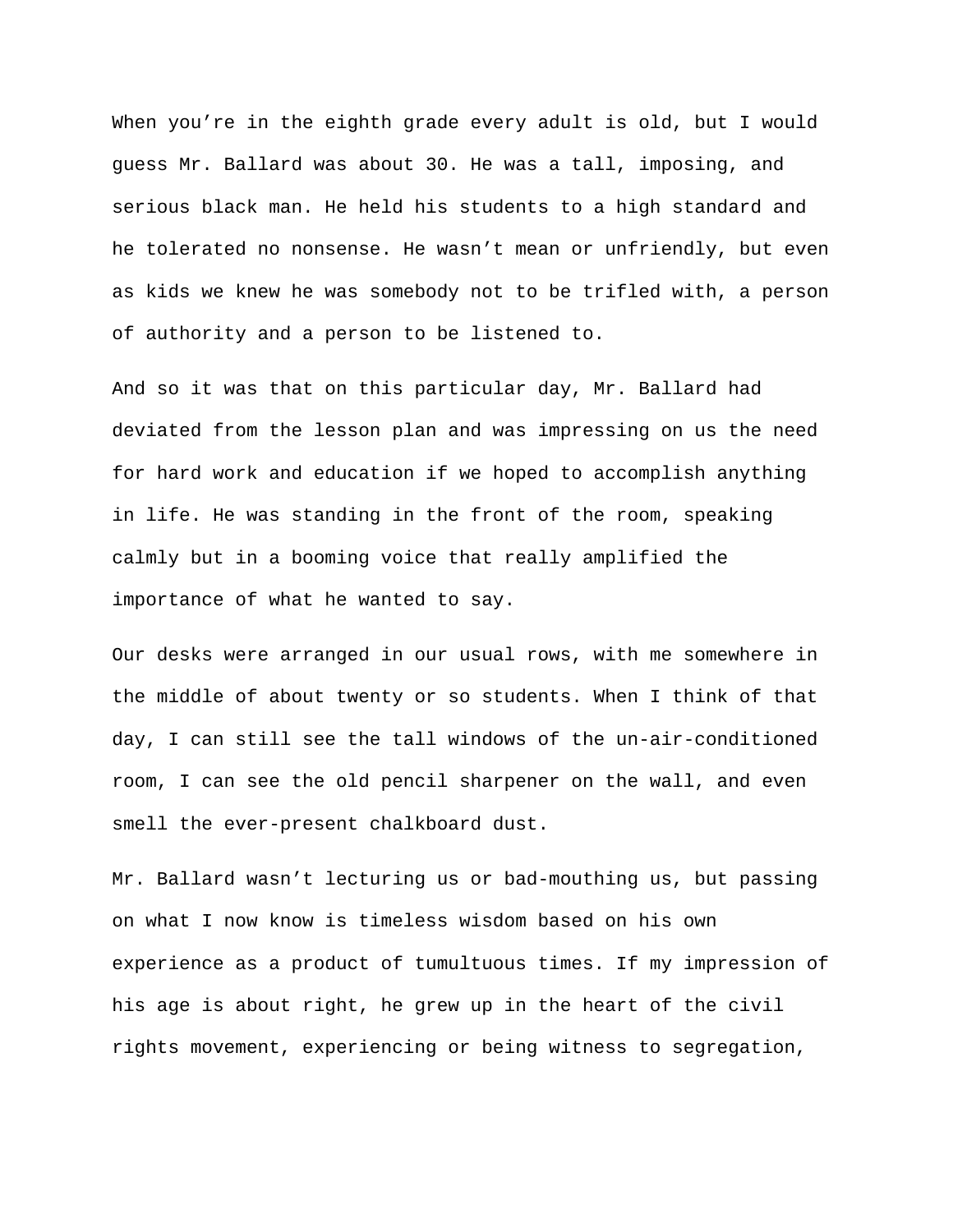sit-ins, protest marches, race riots, affirmative action everything.

So without fidgeting, or eye rolling, without the usual boredom of fourteen year-olds, we listened intently. I was deeply engaged in the message as Mr. Ballard said the thing that has stayed with me forty years later. He said, "And with one exception, all of you in this room will have to work that much harder to get ahead." The words hit me like a stone: "With one exception…" I could feel the eyes of all my classmates turn in my direction as they each immediately knew who he meant.

I remember the distinct feeling of trying to make myself physically smaller, that if I could just disappear under the desk, they could go on without me. I sat very still, staring hard at the desk in front of me, gripping the edges tightly. I didn't make eye contact with anybody, trying not to attract further attention, and hoping the moment would mercifully pass.

I was suddenly conscious of a lot of things that had been happening around me, of every conversation that trailed off as I approached, of every awkward glance as the subject of white people came up, and of every time I realized I'd not been invited to a party or after-school event. I'd long learned to dismiss these small episodes, but as I sat in that classroom, I felt the full weight of all of them at once.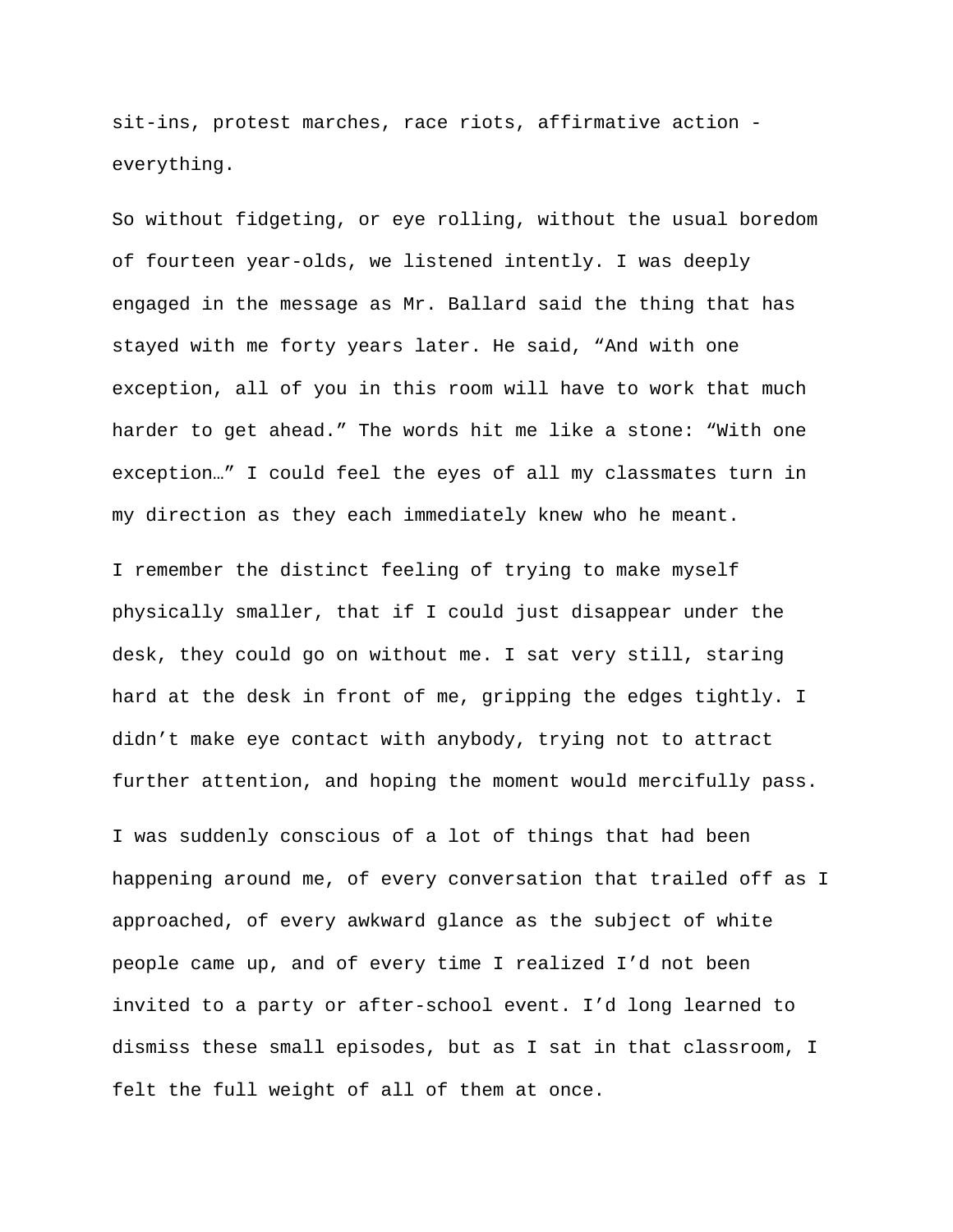I have no recollection of anything that was said after that moment. I realized instantly that this conversation was not intended for me, nor for my benefit, and the rest of the discussion is simply erased from my memory. Neither Mr. Ballard nor any of my classmates ever mentioned it again. In hindsight, I think he was just passing on life lessons, trying to help young black kids who needed to know how the world worked. And I suspect he probably softened the message a little bit because I was in the room with them.

That I was a white kid in a black environment was not exactly a news flash – there were many small reminders of that. I'd often been the only white person on a bus, or in a store, and I'd been the only white player on a baseball team – or in the whole league, for that matter. But maybe because this one snuck up on me the way it did, this really caused me to recognize what it felt like to be the "other", to be somebody who was allowed to be present but not included. I had been deliberately excluded from the conversation while I was sitting in the room, and that was new.

Now it's not lost on me that a person of color or a woman or someone with a different sexual orientation can probably come up with thousands of stories just like this. And that's the first lesson I've tried to take from that day in 1978 – that in every